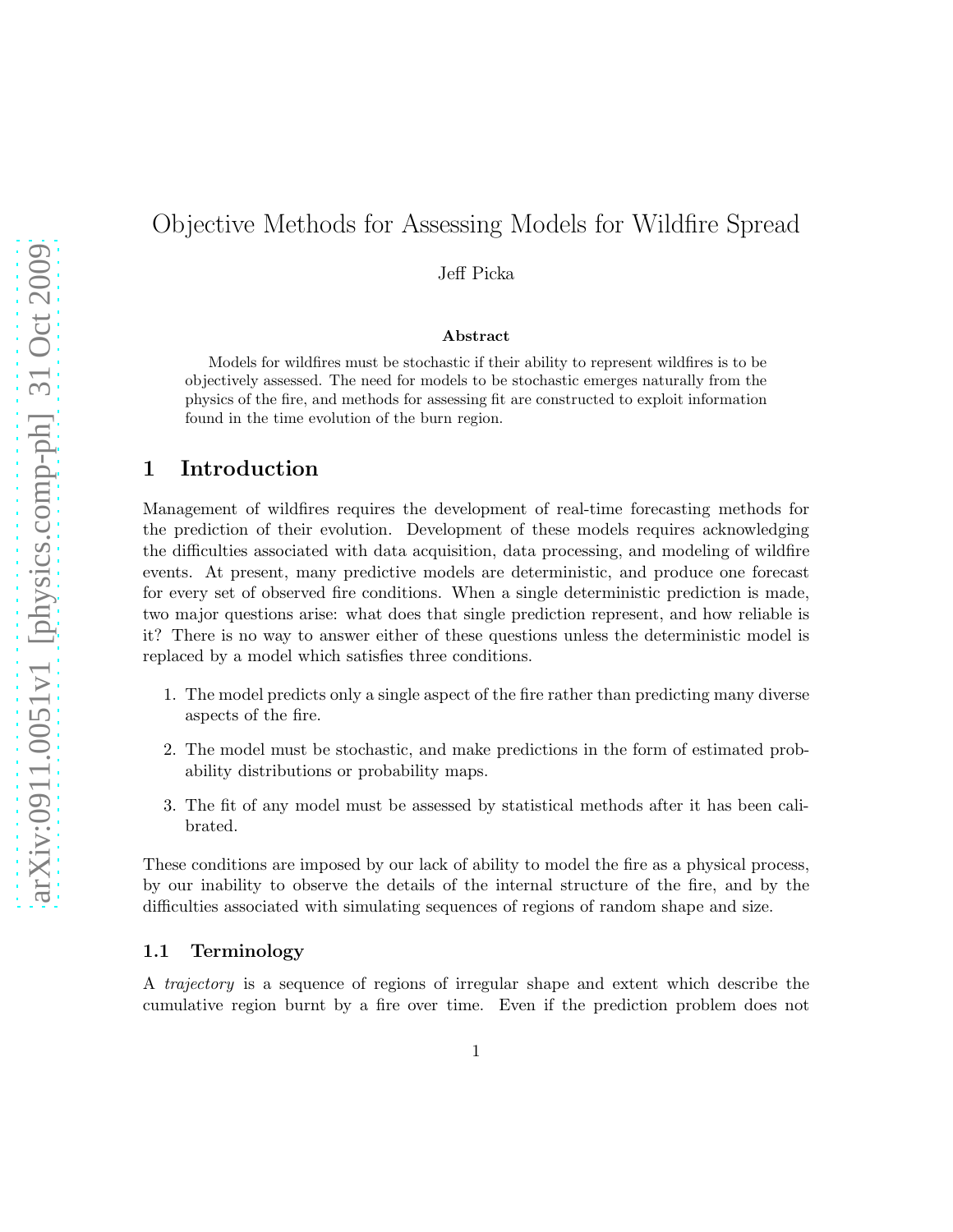directly involve the burned region, it will almost certainly involve predicting a response statistic which is defined by the shape and size of that region (e.g. cumulative value of timber burned, expenditure required to extinguish the fire).

A stochastic model is a collection of stochastic processes whose outcomes may represent fire trajectories. The *parameters* of the stochastic model are collections of numbers which index the stochastic processes in the model. A *fitted (stochastic) model* is the one stochastic process in the model which is chosen to best represent the fire for which a forecast needs to be made. The fitted stochastic model can be made to produce a sequence of realizations, each of which may represent a fire trajectory.

Since fire trajectories are unpredictable, the burn regions at any fixed time are unpredictable in shape, size, and orientation. At a fixed time, a sample of these shapes is a sample from a *random set* process [\[1\]](#page-7-0). The stochastic model for the fire spread is a time series of random set processes.

# 2 Stochastic Modeling of Fires

Useful models for fires must be stochastic because of the nature of wildfires and our ability to model complex multiscale phenomena. The stochastic aspects of wildfires are unavoidable, and cannot be ignored in model construction, model fitting, or model assessment.

#### 2.1 Models for Multiscale Physical Phenomena

The simplest version of a multiscale physical phenomenon consists of a collection of fundamental elements at one scale (the microscale) which act collectively to produce a distinctive pattern of behaviour at a much larger scale of observation (the macroscale). At the microscale, the fundamental elements may or may not be observable. Even if they are observable, it may be difficult to model their behaviour. It is assumed that the macroscale phenomena are always observable.

In the ideal case, the behaviour of the fundamental elements can be used to derive the behaviour of the macroscale phenomena. The classical example of this is the Gibbs canonical ensemble model of an ideal gas, from which the basic results of classical thermodynamics for an ideal gas at equilibrium can be derived [\[2\]](#page-7-1). If the state of an inert gas changes very slowly, then its physical behaviour can be modeled well by results derived from the Gibbs model. This model works well because the fundamental units are atoms of an inert gas, which have simple structure and which interact rarely. The simplicity of the microscale behaviour combined with the immense number of atoms involved results in macroscale behaviour which can be comprehensively described by a very small number of macroscopic state variables. Microscale simplicity also allows the derivation of models for the relationships between state variables, which do not need to include any consideration of macroscale fluctuations induced by microscale behaviour.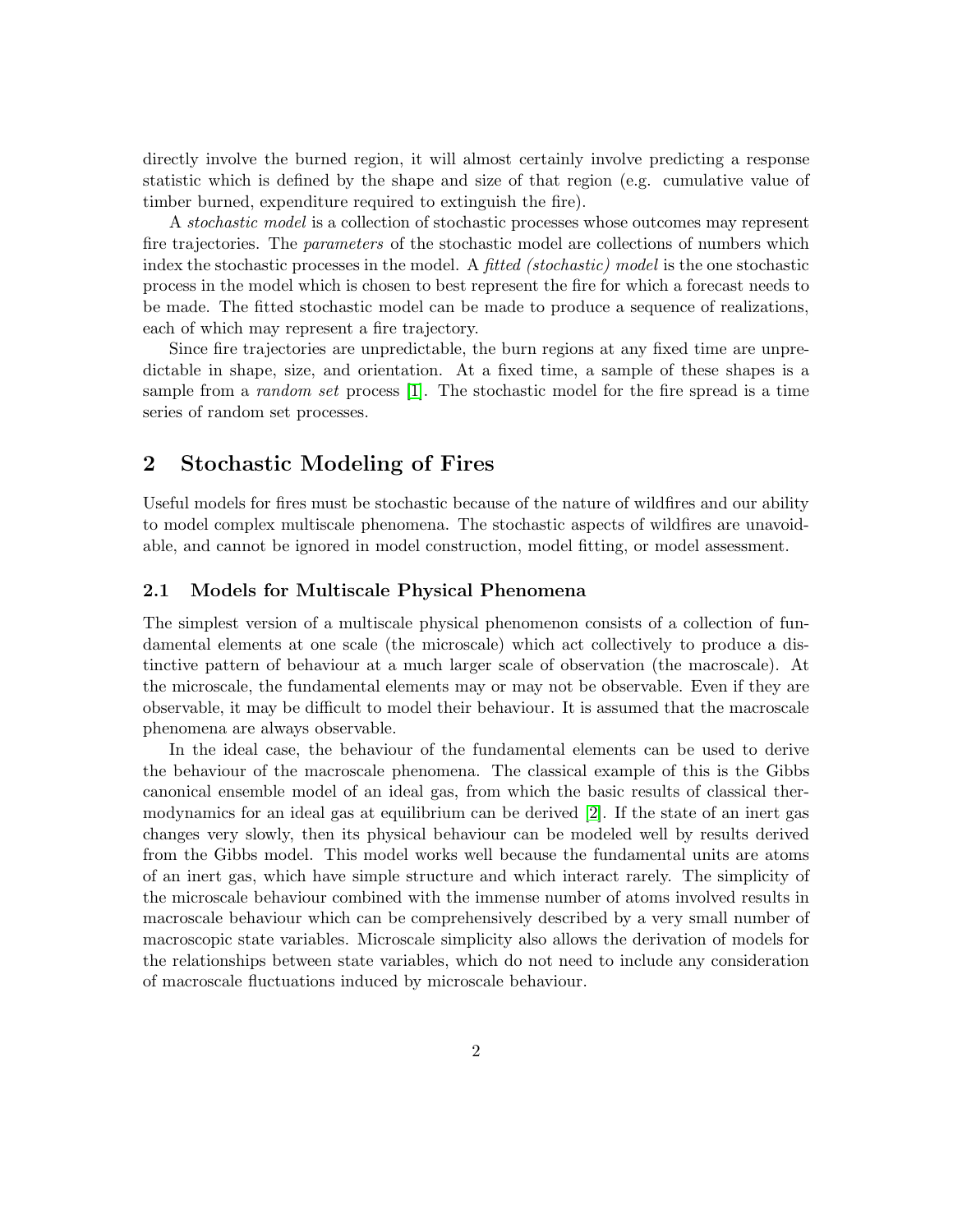Models for the steady-state laminar flow of Newtonian fluids and the steady-state conduction of heat through solids are also successful multiscale models [\[3\]](#page-8-0). In these models, the mechanisms of energy transfer through small volumes is simple, and macroscale flow can be modeled using partial differential equations. In the case of heat transfer by convection or turbulent fluid flow, rigorous definition of macroscale properties from microscale behaviour is impossible, since there are no mathematical models that can faithfully represent the behaviour of the fundamental elements and their interactions. In other cases such as the modeling of the flow of powders [\[4\]](#page-8-1), the number of fundamental elements involved is not sufficient to eliminate fluctuations in properties at the macroscale.

In the modeling of mass, heat, and momentum transfer, it is rare to be able to formulate a model which faithfully captures microscale phenomena and then derives from the microscale model a useful description of the limiting macroscale phenomena. Any model for macroscale behaviour depends on being able to summarize that behaviour with appropriately defined state variables, and then being able to construct a model which describes the relationships between the state variables. To be of use, this model must not be seriously inconsistent with the physics at the microscale, even if the microscale behaviour is unobserved and unmodelable. This approach can be successful if the model developer is modeling an inherently simple multiscale phenomenon, manages to develop a useful set of state variables, manages to find a model to relate them, and then finds that the resulting model produces predictions which are close enough to reality to solve the problem of interest.

#### 2.2 Modeling of Wildfires

Wildfires are not amenable to modeling by simple multiscale models which have deterministic macroscale behaviour. The combustion takes place in a vapour which forms above pyrolyzing fuel. The heat produced by the combustion drives the formation of more vapour, as well as slowly changing the geometry of the combustible materials from which the vapour is produced. The combustible material occurs in many different forms on many different length scales, and does not have homogenous structure. The heat evolved from combustion causes turbulent flow of air and of combusting and non-combusting fuel vapour. These turbulent flows are of sufficient strength to affect local weather. The modeling of any one of these phenomena is very difficult on a small scale. The violent and complex interactions of these processes cannot be observed except on the largest scales.

The complexity of wildfires makes it impossible to imagine modeling them at the microscale and then establishing the limiting macroscale behaviour. The relatively small size of the macroscale relative to the microscale together with the complexity of interactions between the fundamental elements ensures that, no matter how much is known about the past history of that fire, there will be many possible future fire trajectories which are consistent with that history. Given what can be observed about a real fire, there is an ensemble of fire trajectories which are consistent with these observations. Given our in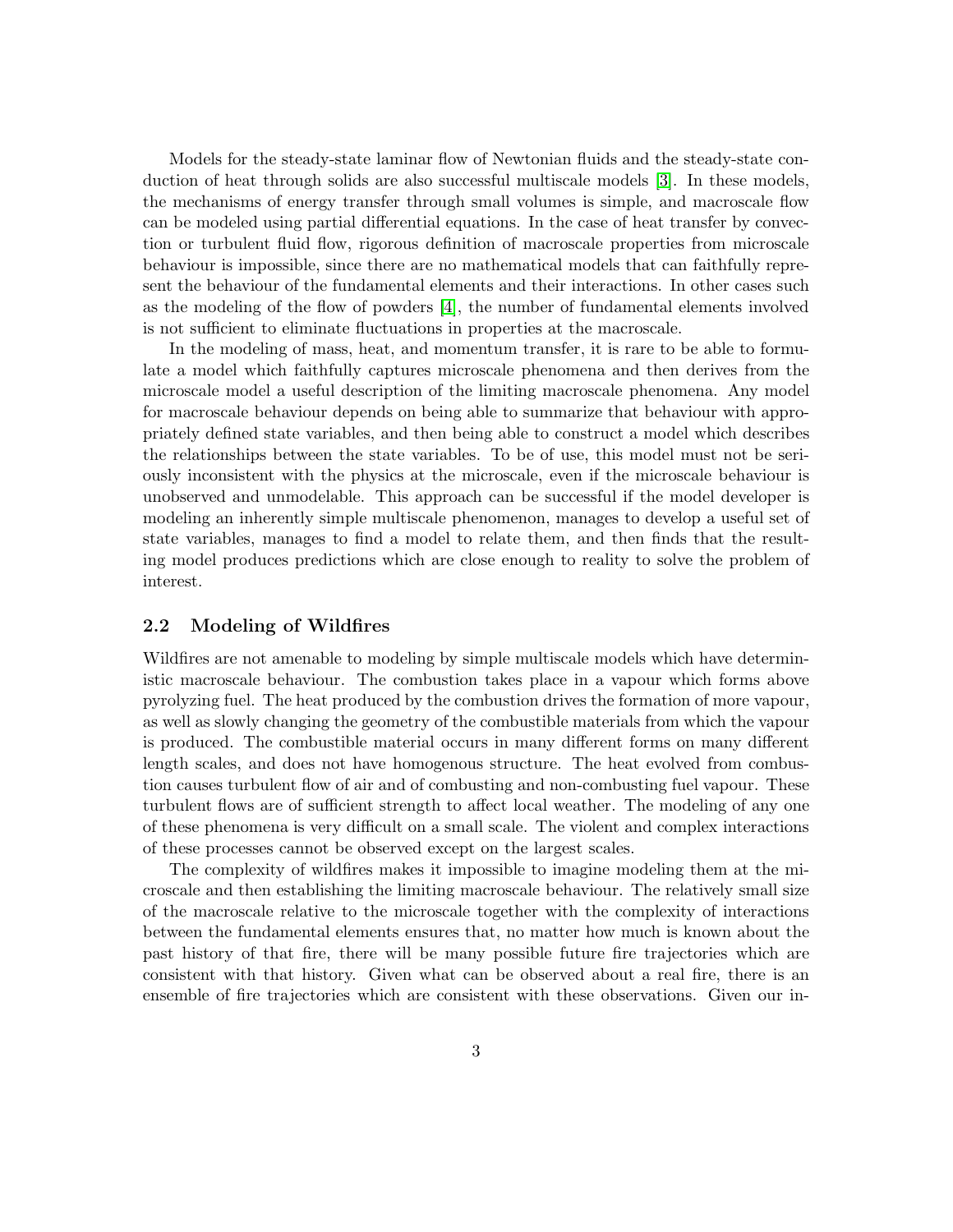ability to comprehensively model the fire, nature appears to choose at random one of the fire trajectories from the ensemble. Any model for a fire trajectory has to sample from that ensemble in the same way that the physical process would, and must yield a probabilistic rather than a deterministic prediction of future fire behaviour.

Stochastic modeling of wildfire behaviour is possible, since the large-scale behaviour of the fires is more predictable than small-scale combustion phenomena. Any model proposed will need to be stochastic, but there will not be any rigorous theoretical argument suggesting exactly what form this model should take. The trajectory of each real fire will be impossible to model, and so any model must be based on a random sample of some form of approximate trajectory. Construction of such models will require much creative programming and physical intuition. When constructing models, it would be unreasonable to assume that the first successful models will be useful in all prediction problems, or that the selection among possible approximated fire trajectories should be undertaken via a uniform distribution. Instead, it would be best to focus on one prediction problem at a time and then try to unify approaches once successful models have been found.

#### 2.3 The Risks Associated With Not Using Stochastic Models

In many models now in use, the macroscale behaviour of a fire is simulated by a set of partial differential equations whose numerical solution produces a single approximate fire trajectory. This approach to modeling has many inherent problems which can be avoided by using stochastic models.

The most difficult problem associated with a single predictive trajectory is that it is not clear what that trajectory represents. If it is a single trajectory from the ensemble, then is it a typical trajectory or one with very unusual features when compared to other trajectories in the ensemble? Alternatively, the deterministic model may produce some form of average of many trajectories. This implies that at a fixed time, the burn region in the trajectory is an average of many such regions from the ensemble. Any region produced by a geometrical averaging process will be much simpler in shape than any single burn region from a trajectory in the ensemble.

Even if the nature of the single prediction could be determined, in both cases the single prediction overstates the accuracy of the prediction procedure. The deterministic prediction can be used to produce graphics which can mislead a naive observer as to how uncertain the prediction really is, and gives no information whatsoever as to how typical that prediction is of others from ensemble.

Given a single trajectory from any model, it is almost certain that the prediction will differ from the observed trajectory of the fire. If this difference is trivial to the eye, the model may be judged to be adequate in the modeling of that fire. If major differences are observed, it may be tempting to conclude that the model does not fit. To make such a judgment objectively, especially in a case where the ensemble contains a great variety of possible trajectories, it is necessary to make the judgment of model fit based on comparison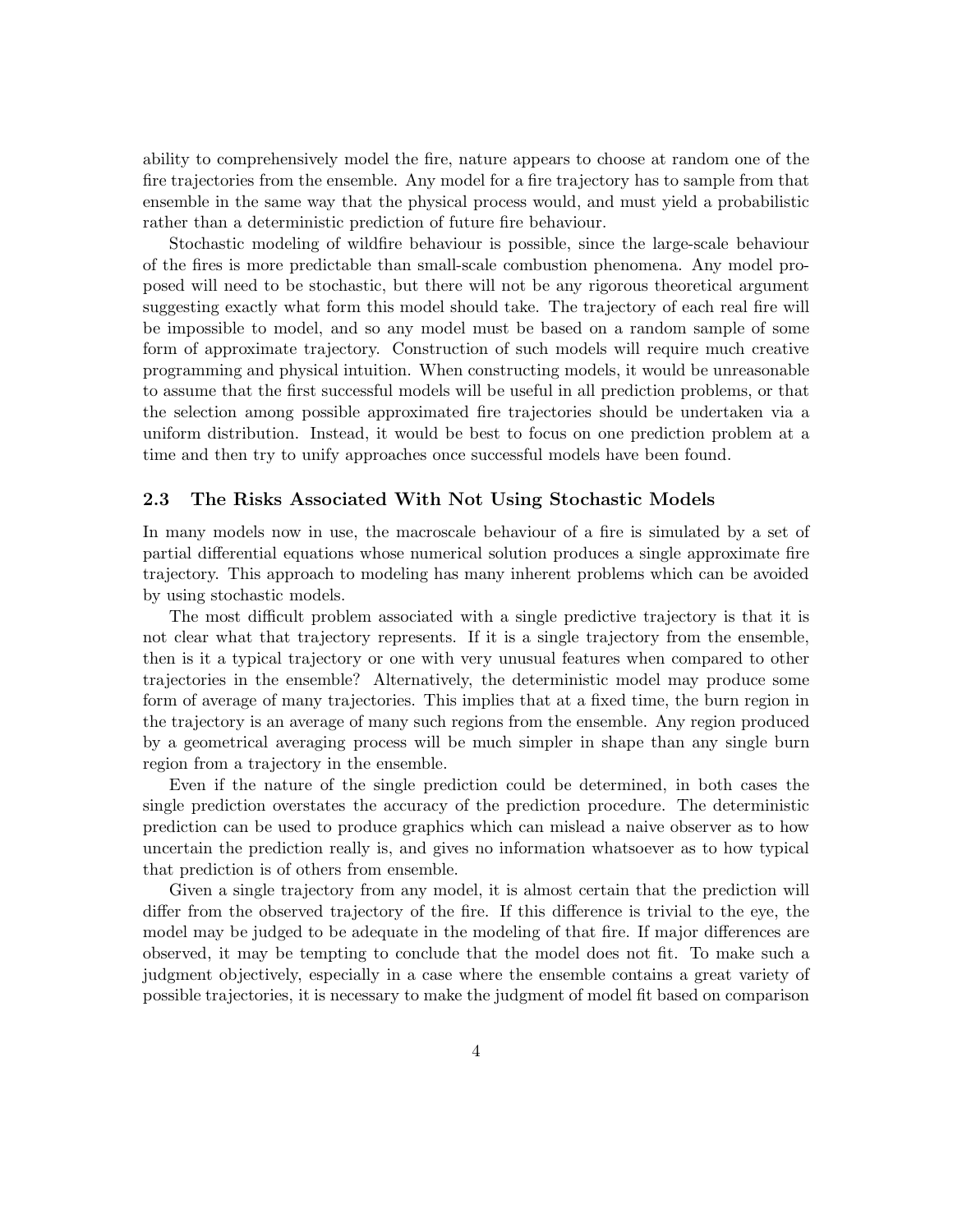between the observed trajectory and many simulated trajectories from the model. This process requires the use of a stochastic model, and is the subject of the next section.

#### 2.4 Constructing a Stochastic Model

If a deterministic model samples a single trajectory from the ensemble of physically viable trajectories, then it can be used as the basis of a stochastic model [\[5\]](#page-8-2). Stochastic elements can be added which represent lack of ability to clearly observe initial and boundary conditions, but they can also be added to compensate for aspects of fire propagation that are not fully understood.

### 3 Assessment of Model Fit

Any stochastic model consists of a family of stochastic processes, only one of which is chosen to represent the fire. There is no guarantee that any method of calibration will produce a good choice, and so the fit of the chosen model must be assessed by statistical means.

#### 3.1 Fitting a stochastic model

Fitting a model involves finding a method to choose parameter values so that the fitted model can provide useful predictions of the evolution of a wildfire. This choice must be based on the past history of the fire.

The parameters can be divided into two classes. Physical parameters appear in those aspects of the model derived from physics, and take the form of physical constants such as the acceleration of gravity. These parameters are generally set using values established by physical experiments, often in contexts very different from wildfires. While these parameters are not generally allowed to be set by a model-fitting procedure, allowing these values to be fit may be useful in model assessment.

Calibration parameters are all parameters in the model which are not set by physical arguments. They may be physical parameters which cannot be observed or estimated, or they may be parameters which have no clear physical meaning but which make the model flexible enough to fit the data. They can be set by the guesses of experts who are attempting to make the model output look right, or by statistical means.

Development of objective fitting procedures requires that the model predict only one specific aspect of the fire. Once the specific aspect is chosen, it is necessary to find a small set of response statistics which fully describes that aspect. Seeking a model which works in all predictive problems would require finding a small set of statistics which could describe or predict all possible responses. It is doubtful that any such universal set of predictive statistics exists.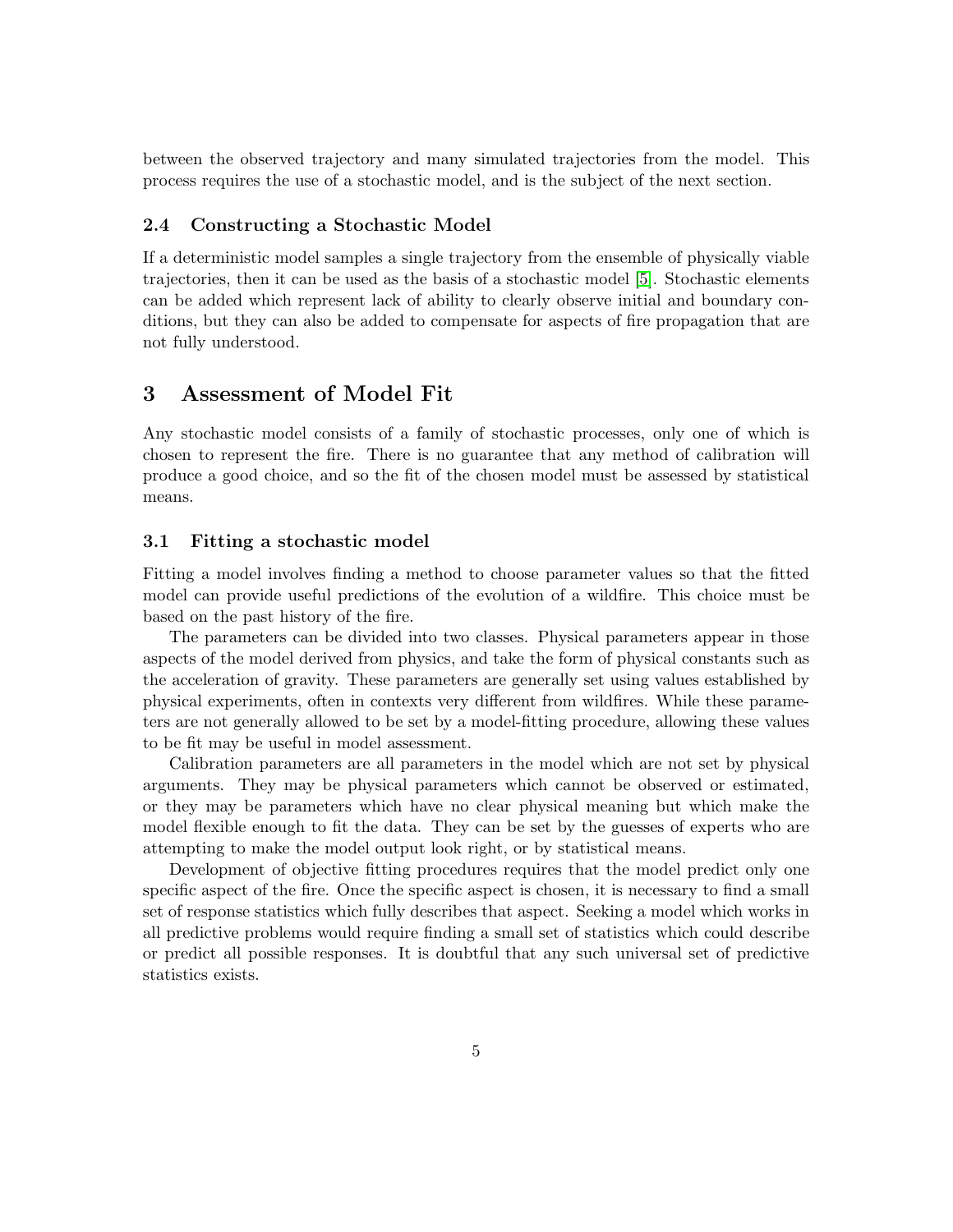Given a set of response statistics, a fitted stochastic model can be found by comparing the observed response to simulated responses. A large number of combinations of calibration parameters could be defined, and then a large sample of realizations generated from each stochastic process. From each sample, a mean response would be found. The fitted model would be the stochastic process whose mean response was closest to that of the observed fire. A response consisting of a time series of measurements would be best for use in this type of fitting procedure.

It is also possible to fit a model by varying the calibration parameters until the simulated responses look right. This method needs to be compared to objective methods since, in the hands of an expert, it may work well in some cases. This method may miss better parameter values, may be subject to conscious or unconscious bias, or may produce conclusions which are impossible to explain to others.

#### 3.2 Assessing the fit of a fire spread model

Once a fire spread model is fit, the adequacy of the model must be assessed by criteria appropriate to the prediction problem. This is necessary not only because all models are descriptive and speculative, but also because there is a severe risk that the fitting process will only match superficial similarities between the fire and the model realizations.

Fit assessment for a fire spread model requires comparing a sample of simulated trajectories with the trajectory of the fire that they are modeling. If no evidence can be found of differences which could affect the response, then the model can be accepted as being useful. If evidence of differences are found, then these may suggest how the model can be improved.

To assess the fit, the first stage is to summarize aspects of the fire trajectory using descriptive statistics. These statistics may be based on the burn region at one time, or on a sequence of burn regions in time. They may be based on the shape of the burn region or on observable and quantifiable properties of the fire within it.

For a descriptive statistic to summarize essential elements of the prediction problem, it is necessary for the response to depend on the statistic. This dependency can only be investigated by conducting statistical tests on fitted model output and then by attempting to identify associations. It would be better to investigate associations using fire data, but this is impossible unless the fire can be repeated many times under the same conditions. This classification process can reduce the number of statistics which are used to compare the model and the data. If a statistic is found not to affect the response, then there is no need for its values to be consistent for the model and the data. Since the classification is based on statistical inference, there is always a risk that a descriptive statistic will be misclassified.

It is necessary to find a large number of descriptive statistics in any model assessment problem. Many descriptive statistics will be spatial, and will depend on the shape and size of regions. Statistics of this kind suffer from a lack of power, and may not be able to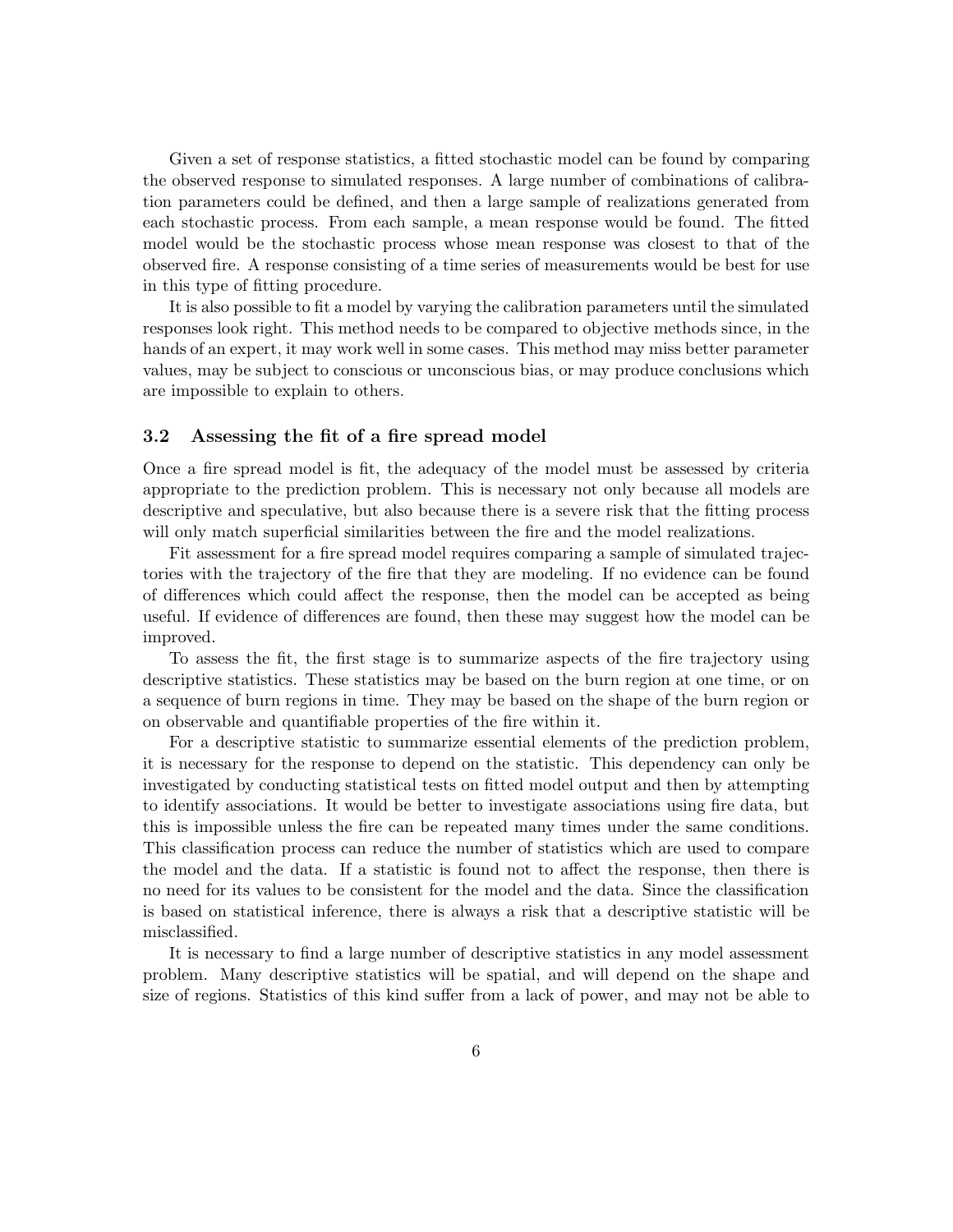distinguish between spatial processes with visibly different realizations [\[6\]](#page-8-3). There is also no general theory to suggest which statistics may be useful in finding differences between the response in the fire and the response in the fitted model.

Finding descriptive statistics is a major challenge. Given expert concerns or past model failings, it is possible to quantify these in a similar manner to the development of response statistics. Using these statistics alone is not good enough, since they may not identify differences that have not been anticipated or observed in previous modeling efforts. Realizations must be summarized by statistics that can identify aspects of model failure that are difficult or impossible to see, even by experts. This requires developing a large library of statistics, all of which describe different aspects of the burn region. Analogues of second moment statistics, such as the pair correlation function, the nearest neighbour function, the empty space function, the K−function, and the 2-point correlation function [\[7\]](#page-8-4) are inadequate for this purpose, since the stochastic model is not Gaussian. These statistics are very useful, but must be supplemented by other statistics including (possibly) statistics based on triangulations, statistics based on models for physical properties applied out of context [\[8\]](#page-8-5), and statistics which have yet to be invented.

Given a set of descriptive statistics which affect the response, it is necessary to establish if they show any evidence that the model is wrong. This requires comparing a sample of a collection of descriptive statistic values from the observed fire with a sample which can be generated from many realizations of the fitted model. This comparison could be made with one descriptive statistic at a time, but better results are expected if small collections of statistics are compared. These comparisons are difficult to make reliably with the data from only a single fire, but this is unavoidable since each fire takes place under different conditions. Comparisons could be better made between data from controlled burns undertaken under fixed experimental conditions, but there is no guarantee that these burns would sample from ensembles similar to those associated with real fires.

The assessment of fit will be subject to unavoidable errors since it is based on statistical tests. Investigations of association between descriptive statistics and the response will misclassify statistics. There will be no guarantee that the observed trajectory is typical of trajectories from physical process, and so differences between the observed and model trajectories may be found for a useful model. It is also possible that no evidence of poor fit will be found in models which are seriously wrong. This will happen if none of the statistics used to compare the model to the data are capable of identifying the difference. These errors are also unavoidable in fits by expert judgment.

## 4 Conclusions

Models which faithfully represent what is known and unknown about fire spread must be stochastic. The goal of a stochastic model is not to reproduce any one burn model exactly, but instead to produce simulated fire trajectories which approximate fire trajectories from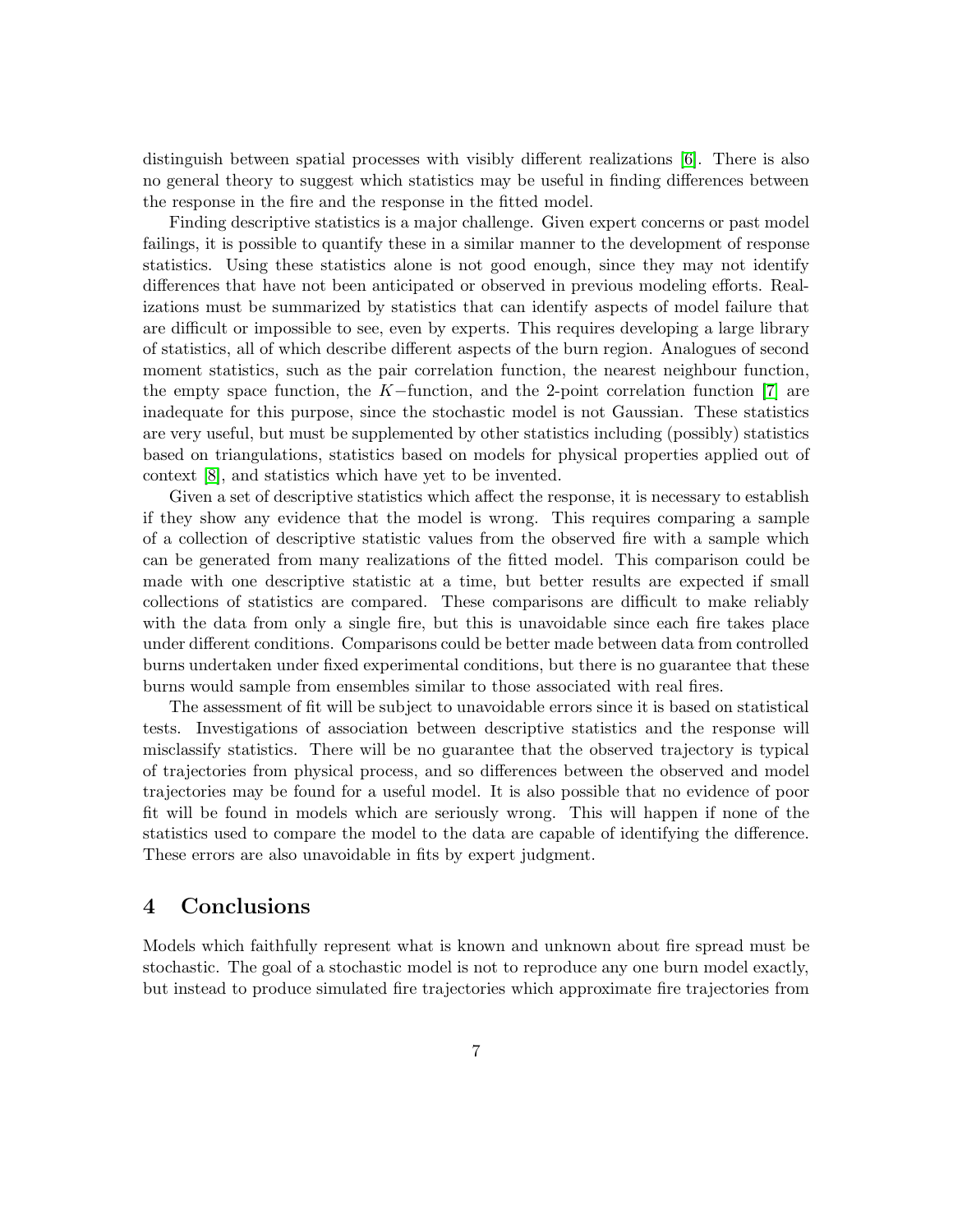the ensemble of possible fires. They need not capture every aspect of these fires, but they need to be able to capture the distribution of the response over the ensemble of real fires. The assessment of fit looks for evidence that the approximate trajectories are inconsistent with the one trajectory that is observed. A model will be useful if this general approach to fitting and assessment allows it to be predict outcomes successfully from many different fires.

The objective approach to model fitting presents a number of challenges which must be addressed before it can be usefully implemented. It requires the development of new statistics for the description of fire trajectories. It requires the development of a stochasticized version of a model like Prometheus [\[9\]](#page-8-6) which can usefully be fit to data. It will be necessary to use historical data and simulations to determine what must be observed in order to predict fire behaviour and to assess the fit of fire models. It may require the acquisition or development of new equipment in order to gather the information on which predictions are based.

Given the effort required, it may seem easier to continue fitting models by eye. This approach implicitly assumes that experts will not be influenced by any beliefs they may have about the fitness of model and that an expert will be able to see all possible ways in which the model could be wrong. If these assumptions are incorrect, then mistaken assumptions about fire behaviour could live on in flawed models for far longer than they should. Without a trajectory-based assessment of the quality of a fitted model, it will always be possible that a fitted model will fail to capture the physics of fire spread.

The use of stochastic methods is also essential to making useful predictions about fire behaviour. If a model is purely deterministic, there is no way to determine if its single prediction is typical of those from the ensemble of possible fires or not. Also, there will no measure of uncertainty arising from the model that can be assigned to the prediction. This could lead to a loss of faith in modeling, due to failures in predictions for new fires. Deterministic predictions could also mislead non-experts into overconfidence about what is known and can be predicted about fire behaviour. Neither outcome would be beneficial for the development of useful models for fire spread.

### 5 Acknowledgments

This work has been partly supported by NSERC but has mostly been supported by GEOIDE.

### <span id="page-7-0"></span>References

- <span id="page-7-1"></span>[1] I. Molchanov. Theory of Random Sets. Springer, 2005.
- [2] R.A. Minlos. Introduction to Mathematical Statistical Mechanics. American Mathematical Society, 2000.